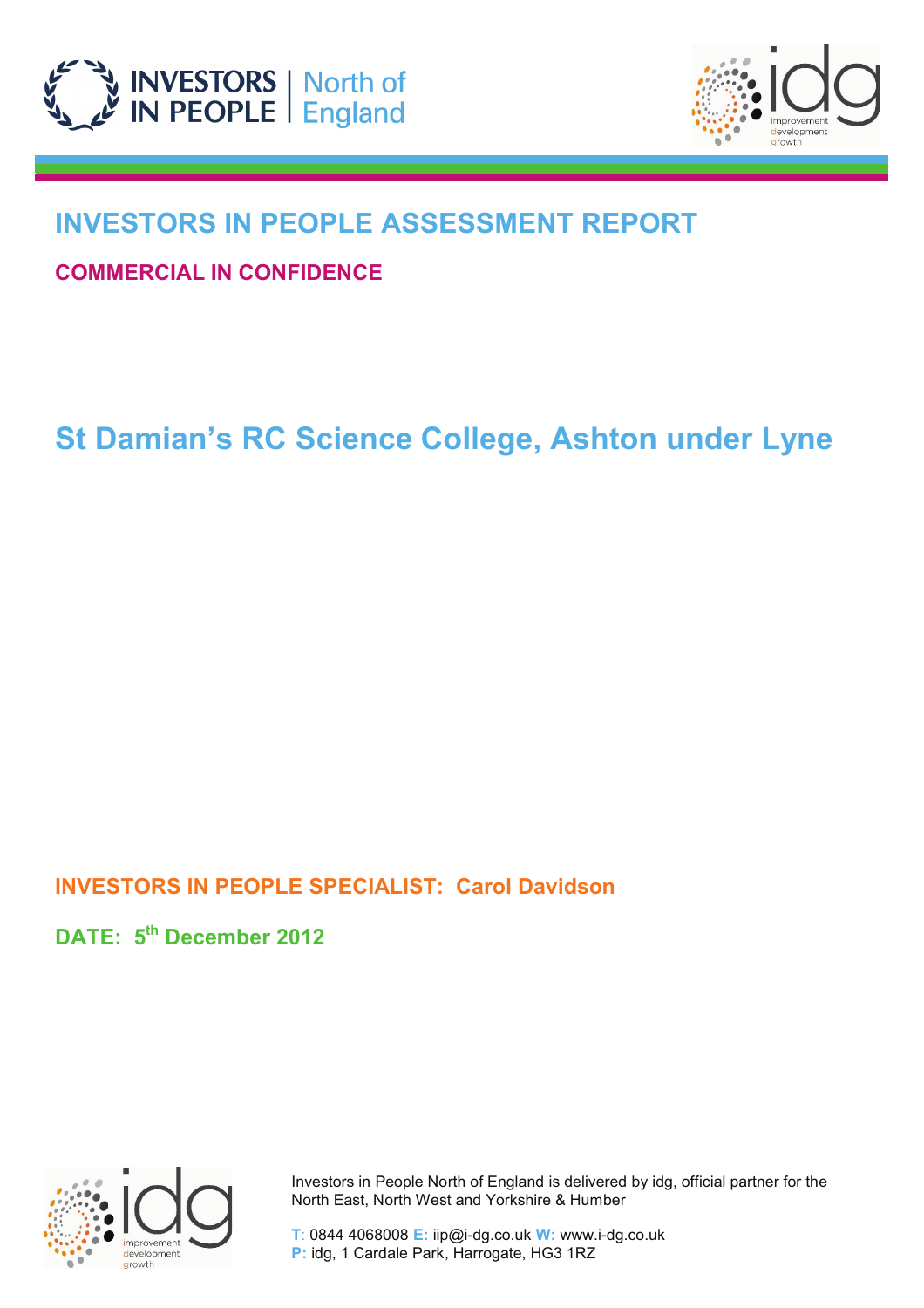## **Contents** Page

| Introduction                          | 2  |
|---------------------------------------|----|
| Objectives                            | 2  |
| <b>Executive Summary</b>              | 3  |
| Outcome                               | 3  |
| Findings against the Objective        | 4  |
| Linkages to the Topic Map             | 9  |
| Suggested Continuous Improvement Plan | 10 |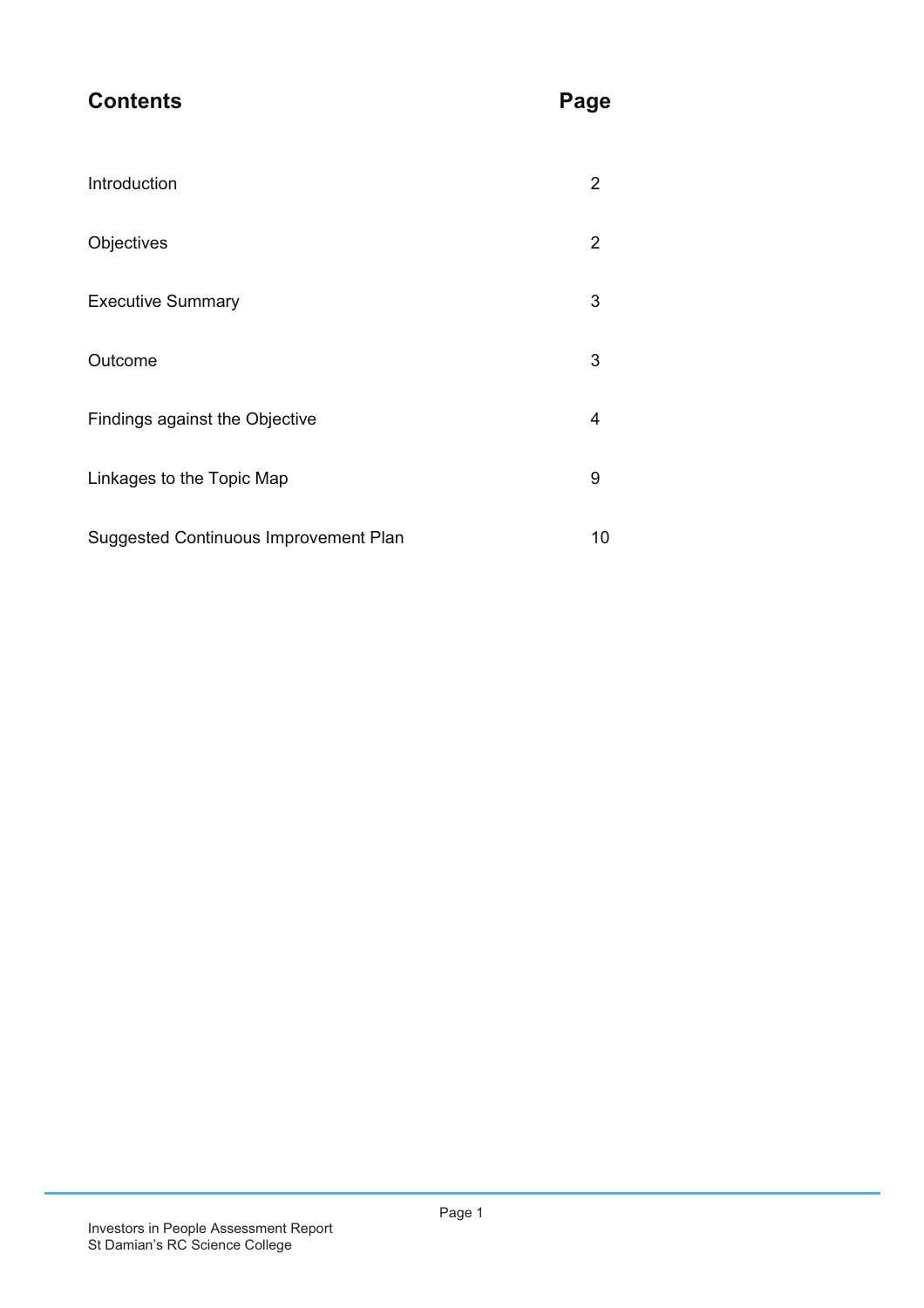## **Introduction**

St Damian's has experienced significant changes since their previous Review held in December 2009.

- ! The building project had been completed and the staff and students were now located in the new premises.
- A new Head Teacher has been appointed after the College had been placed in Special Measures for a period of time.
- The membership of the leadership team had changed and there had been a reduction in the number of staff being directly employed by the College.

A total of seventy four people were employed of whom eighteen were interviewed as part of the Assessment process. (24%). A range of documents were provided to the Assessor to assist in the evidence gathering process.

## **Objectives for the Assessment**

The key objective of the Review was to measure to what extent the organisation continued to meet the requirements of the Investors in People Standard. The Standard was met.

In addition the following objective was identified for the Assessor to explore and establish how the Framework would support the organisation in achieving its future priorities:

#### **To ensure all staff subscribe to the vision of the school and understand the expectations and core values of the school through:-**

- **•** Effective leadership.
- Empowering people to strive to be outstanding.
- ! Providing professional development opportunities and ensuring that all new staff receive a comprehensive induction into the culture of St Damian's.
- Internal communication at and between all levels results in increased efficiency

Areas of good practice, improvement opportunities and observations above the Standard were also **identified** 

## **Executive Summary**

#### *Areas of Good Practice*

- The planning process was robust resulting in a comprehensive College Improvement Plan (CIP) focussing on the Ofsted Inspection Schedule. The objectives set in the Faculty Improvement Plans (FIP) demonstrated clear links to the CIP which were cascaded to individuals through the appraisal process. Rigorous monitoring strategies were in place to ensure that objectives and targets were achieved and any shortfalls in performance addressed.
- Learning and development was focussed on achieving the schools objectives and were well planned, making good use made of internal expertise to deliver Twilight Sessions and INSET day. The interventions in place to improve performance were viewed as positive and developmental.
- ! Everyone clearly understood their job roles and how they contributed to the success of the school, demonstrating high levels of loyalty and a desire to raise and deliver expectations.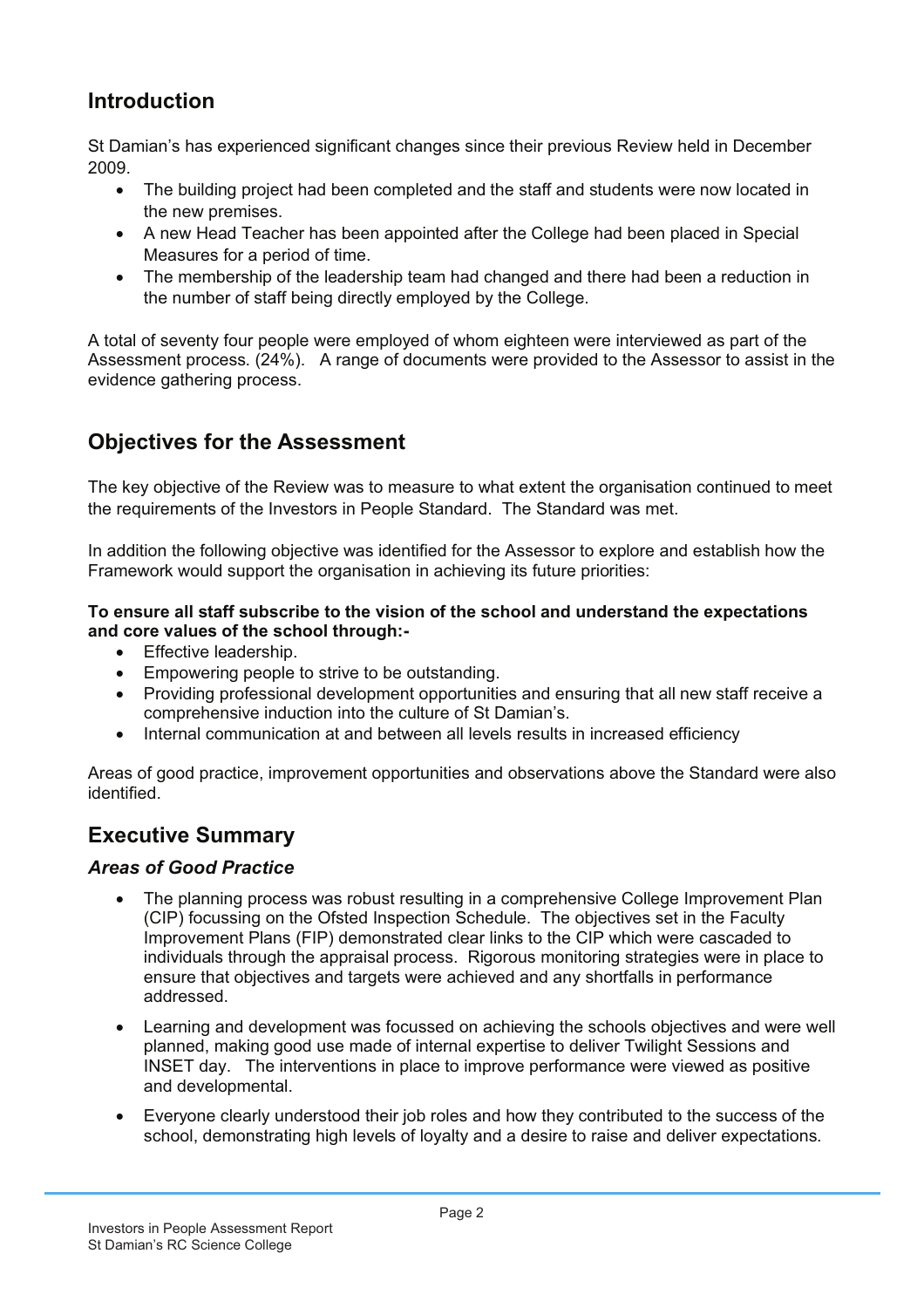- ! Strong team work had been encouraged with pastoral, support and teaching staff all working collaboratively to improve performance and achieve positive outcomes for the students.
- ! The leadership team worked effectively together and were considered to be very supportive and accessible. The Standards of Leadership document provided a good basis for discussing development areas and highlighting good practice. It was evident that the leadership team had gained the respect from staff by being open and decisive in the way they managed the school. Consideration had also been given to future leaders within the school and opportunities provided to develop people's leadership skills.
- The strategies in place for involving people in the decision making processes had engendered a sense of ownership and empowerment.

#### *Continuous Improvement Opportunities*

**Learning and Development –** Whilst the learning and development activities of the school were well organised an Organisational Training Plan, bringing together the learning needs of teams and individuals, will provide an overall picture of what has to be carried out to achieve objectives which will enhance the evaluation and validation processes. Consideration should also be given to using an evaluation model e.g. Kirkpatrick, to measure outcomes and the return on investment from learning and development activities.

**Coaching -** There was evidence to demonstrate that informal coaching took place in the school and consideration should be given to adopting a more formal approach to maximise the benefits that could be achieved.

**Continuous Improvement –** Benefits could be gained from conducting an annual staff survey to gain feedback from people on how they are managed and developed. This will inform the development of future policies and procedures and provide a benchmark to measure improvements as a result of initiatives introduced.

#### *Observations – areas observed during the Review process but not assessed.*

- The values were integral to how the school operated and highly visible.
- People helped to make decisions about their own learning.
- Mentoring was used effectively.
- ! Managers were roles models of leadership, teamwork and knowledge sharing.
- People were helped to develop their careers.
- Culture of openness and trust.
- Colleagues' achievements are recognised.
- Learning and development resources were used effectively.

#### **Review Assessment – Outcome**

Having carried out the assessment process in accordance with the guidelines provided for assessors by UK Commission for Employment and Skills, the Assessor was satisfied beyond any doubt that St Damian's RC Science College continues to meet the requirements of the Investors in People Standard. On behalf of Investors in People North of England the Assessor would like to congratulate St Damian's RC Science College on this achievement.

#### **Next Review**

St Damian's RC Science College next Review should take place in December 2015. An eighteen month interaction will be planned with the College during the feedback meeting.

#### **Carol Davidson - Investors in People Specialist**

**5 th December 2012**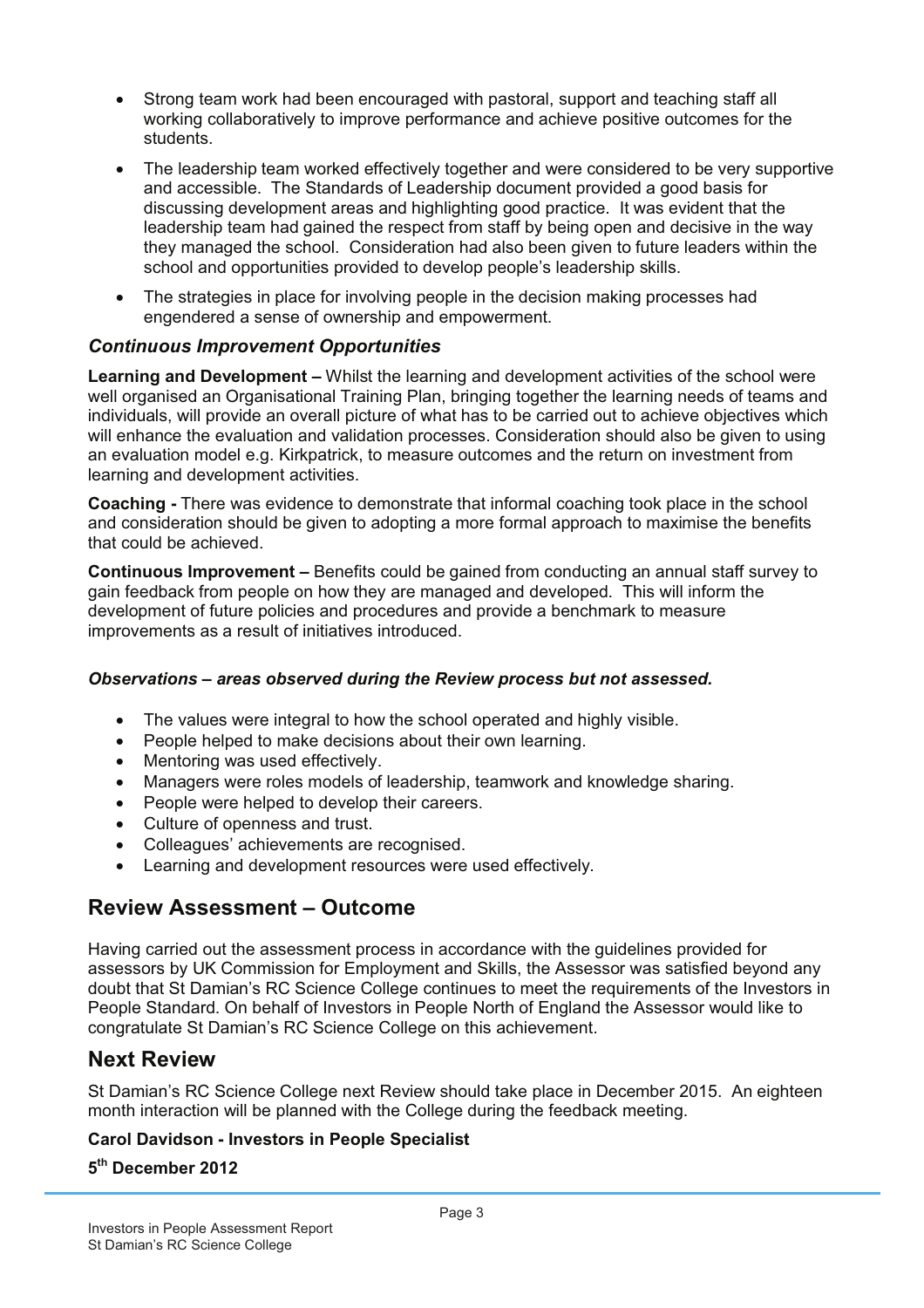## **Findings against the objective**

**To ensure all staff subscribe to the vision of the school and understand the expectations and core values of the school through:-**

- Effective leadership.
- Empowering people to strive to be outstanding.
- ! Providing professional development opportunities and ensuring that all new staff receive a comprehensive induction into the culture of St Damian's.
- ! Internal communication at and between all levels results in increased efficiency

#### **Planning Strategy**

A substantial amount of work had been undertaken to remove the school from Special Measures and the future expectations to achieve the vision and values had been clearly identified and shared with all staff

The planning strategies in place were robust and the College Improvement Plan (CIP) had been developed to reflect the five areas of the Ofsted Inspection Schedule which included:

- Overall Effectiveness
- Achievement of Pupils
- Quality of Teaching
- Behaviour and Safety of Pupils
- Leadership and Management

The CIP was a very concise and accessible document with detailed action plans produced identifying the lead person responsible, timescales, the resources required, outcomes, monitoring and evidence criteria and impact measures. The results of the last Ofsted Inspection had highlighted areas where improvements were required and had informed the planning process.

Examples of key priorities included:

- ! Improving and maintaining levels of attainment at Key Stages 3 and 4.
- Raising the standards in teaching and learning to ensure an improvement in the grades achieved by teachers.

Faculty Improvement Plans (FIPs) had been developed collaboratively involving team members and replicated the format and issues contained in the CIP.

Both the CIP and FIPs were active working documents and rigorously monitoring of plans was undertaken using a traffic light system to ensure that progress against targets was being achieved. One to one meetings were held every two weeks between middle managers and members of the senior leadership team to discuss progress and identify what actions would be required to meet any shortfalls in performance.

The new appraisal processes, developed for both teaching and support staff, provided the vehicle for setting and agreeing individual objectives linked to the overarching priorities of the school. The new Teachers Standards were used to review performance and provided a benchmark with which to measure improvements.

Everyone confirmed their involvement in the planning process and had a clear understanding of the expectations and future priorities of the school.

The values were visibly throughout the school and people described how they were integral to the way they conducted themselves and worked on a daily basis.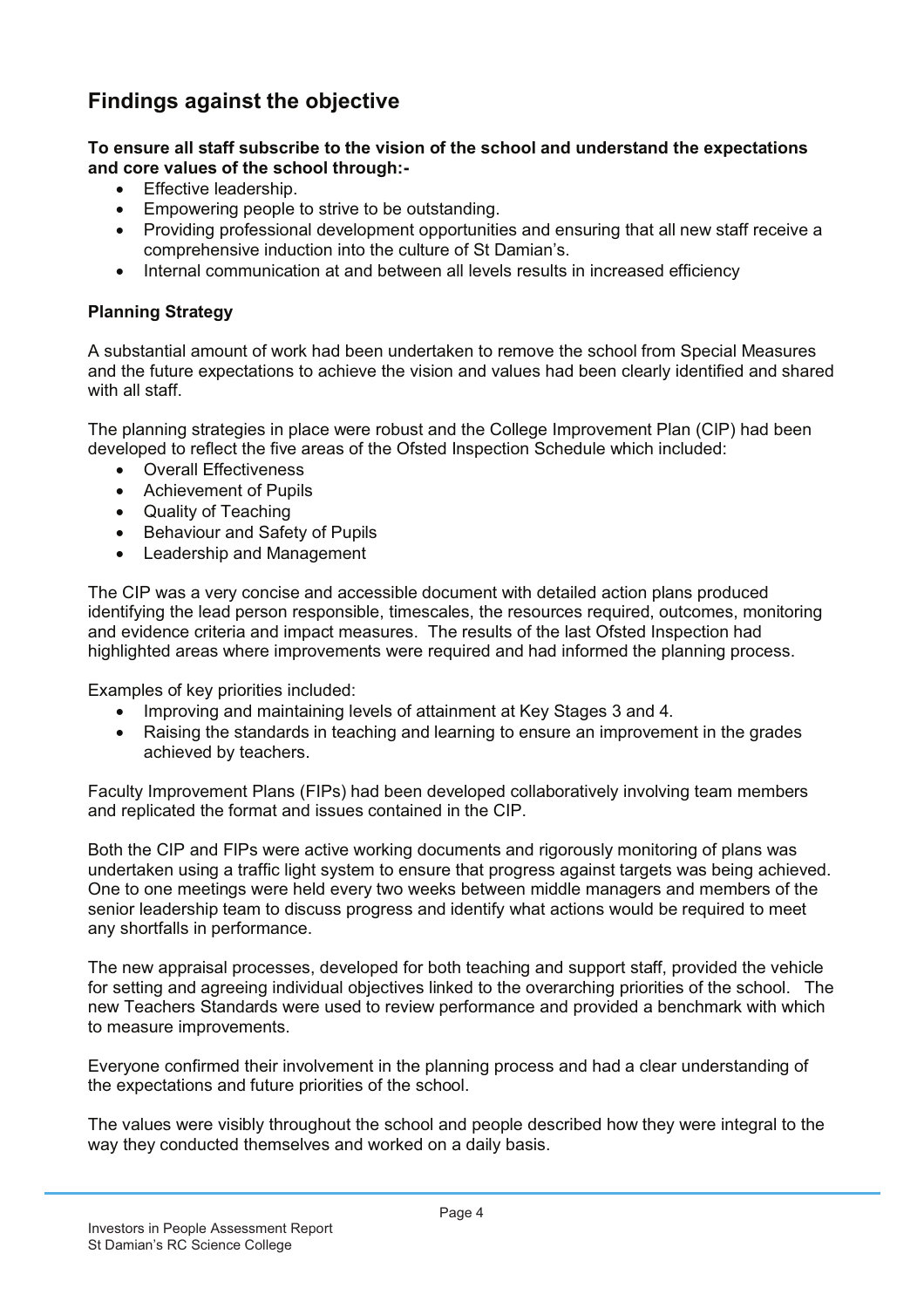#### **Learning and Development Strategy/Learning and Development/Performance Measurement**

Learning and development needs were identified during the planning process and incorporated into the CIP and FIPs. The resources required to deliver learning needs in relation to time, materials and financial investment had also been identified in the CIP.

The focus for the school was *"to build capacity in the classroom resulting in increased pupil outcomes".*

To achieve this expectation a range of initiatives had been put in place and INSET Twilight Session were planned throughout the academic year covering aspects of teaching and learning. Examples provided included:

- ! Developing questioning techniques to engage and gain a greater degree of interaction with students.
- Sessions on lesson starters and plenaries.

Good use had been made of internal expertise to deliver the Twilight Sessions with teaching staff and members of the leadership team taking the lead on certain topics to demonstrate good practice.

Other strategies adopted to deliver learning and development needs included:

- Web based learning and research on the internet.
- ! Attending external courses provided by the Local Authority.
- Mentoring activities.
- Visiting other schools.

Individual learning needs were predominantly identified during the appraisal process. The new Teaching Standards were used to benchmark performance and identify areas where improvements could be achieved. Standards for Support Staff had also been developed in house and were being introduced for use during the appraisal process. People stated that if a training opportunity arose that would support them in their role and the achievement of objectives they had been encouraged to raise this with their line manager.

In addition to the appraisal process other strategies in place to identify further development required to support teaching and learning included:

- Learning Walks
- Lesson observations
- Work Scrutiny

As well as the training specifically related to teaching practice, interventions were also in place develop other categories of staff including teaching support, pastoral roles and administrators. Examples included:

- A Child Protection Course had increased knowledge on how to identify changes in behaviour and had been used when working in the Inclusion Suite.
- ! A course on Accelerated Reading was planned to help student improve their literacy.
- ! One to one sessions had been held with a consultant to learn how to fully maximise the use of the SIMS software.

Those staff who had joined St Damian's in the past twelve months confirmed that a full and effective induction had been provided to help them settle into their roles quickly and covered the policies and procedures and the ethos of the school. The Newly Qualified Teachers (NQTs) programme was extremely thorough and well planned over the year. Subject Mentors and Induction Tutors had been appointed who met with NQTs to provide support and guidance and review progress.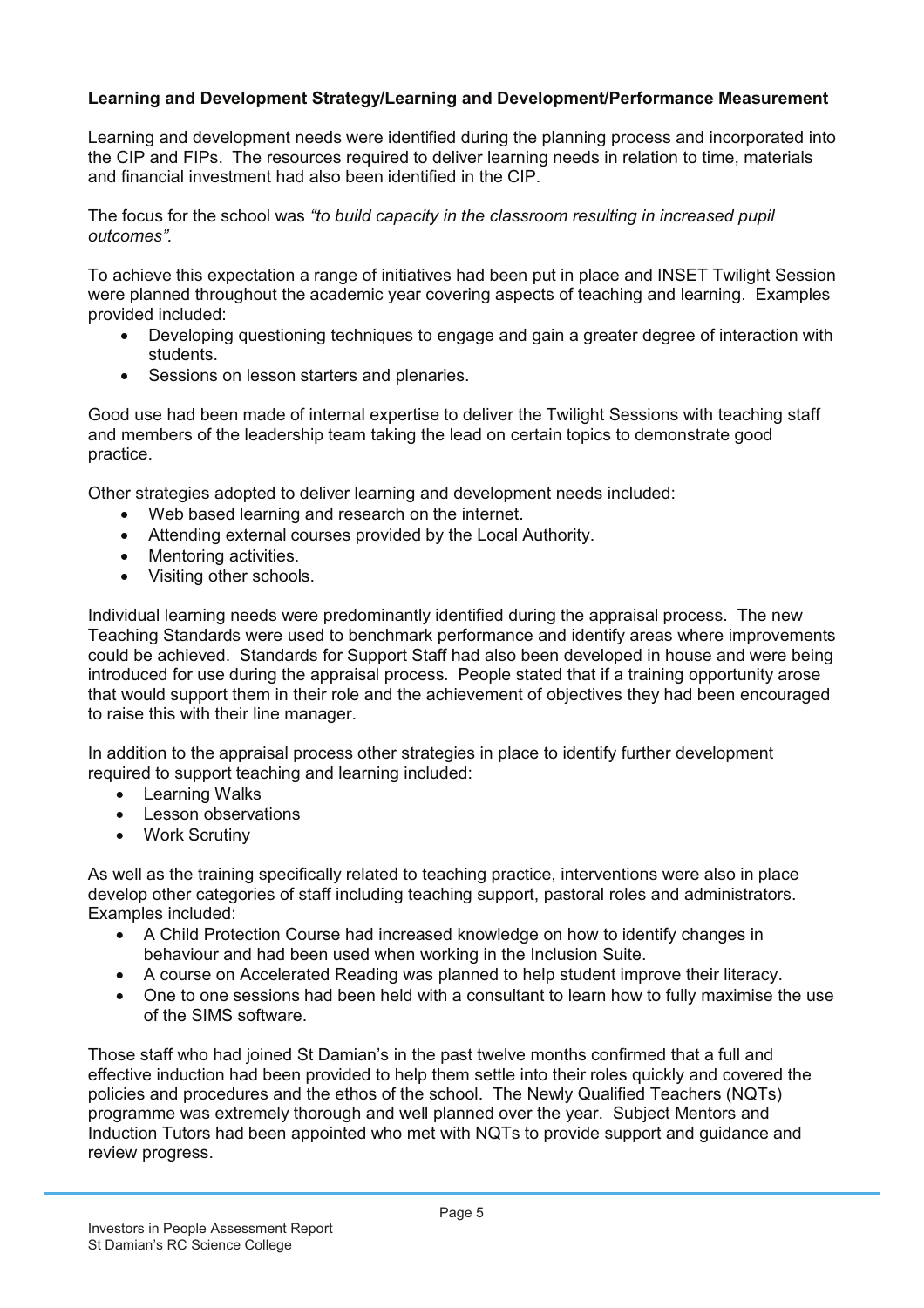Monitoring and reporting mechanisms were in place to ensure that progress against the objectives and targets were being achieved. Data tracking of student progress was rigorous and regular meetings were held with middle managers and the leadership team. Each middle manager was responsible for updating their faculty plan using a traffic light system which was then fed back to the leadership team.

The Self Evaluation Form enabled the school to reflect on their priorities and what had been achieved. Evident of improvements as a result of learning interventions included:

- $\bullet$  70% of students had achieved five Grade A C including, Maths and English, which was the best results recorded in the history of the school.
- The latest monitoring of teaching and learning had shown an increase in the number of teachers achieving a good or better grading.

#### **People Management Strategy**

It was evident that effective team work had been encouraged both within departments and across the school as a whole to improve performance. Examples included:

- ! Faculty meetings had been used to share good practice and resources e.g. in the Humanities Faculty support had been provided to a NQT on updating materials in history and uploading it onto PowerPoint.
- Learning Walks provided the opportunity to observe the practice of colleagues and provide constructive feedback following the exercise.
- Collaborative working on projects e.g. putting on performances in the school.

Good working relationships between the pastoral team and teaching staff had been formed and were considered essential in order to ensure that student issues relating to behaviour and progress were dealt with quickly and efficiently.

The school operated an inclusive policy in relation to learning and development to ensure that everyone's skills and knowledge were kept up to date.

People confirmed that strategies were in place to ensure that all staff had equal access to development activities. Examples included:

- ! A new appraisal process had been developed by the Business Manager for support staff which mirrored the system used for teachers.
- ! All staff had been involved in the Twilight Sessions to develop the new Mission Statement.
- The briefing notices were circulated to staff in the form of an e-mail for those who were unable to attend.

People commented that they felt a more *"integrated approach"* was being taken by the school which had improved relationships between different groups of staff and ultimately the overall performance.

#### **Leadership and Management Strategy/Management Effectiveness**

Strong leadership was considered essential to drive and deliver the objectives of the CIP.

The new leadership team had been allocated specific responsibilities according to their individual strengths and took the lead for certain aspects of the CIP.

One of the key issues to be addressed by the school was to gain a consistent approach by middle managers in the way they worked and managed their teams. The new Standards for Leadership competency framework had been developed in house and was used to self assess and benchmark performance and highlight both good practice and development needs. Bespoke Leadership Plans were produced for individuals to support their development in order to improve performance.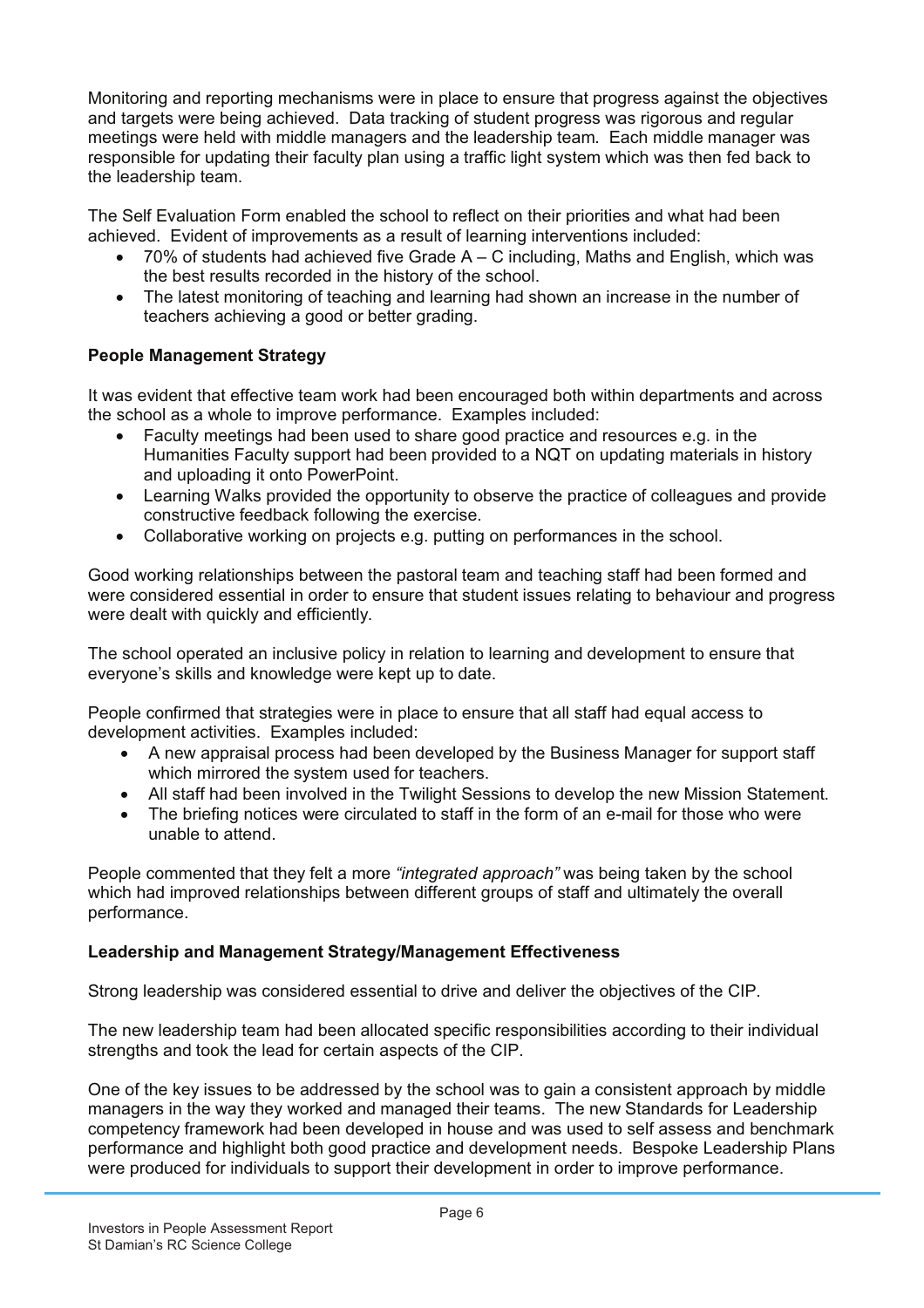A Quality Assurance process was in place to enable members of the leadership team to monitor the Work Scrutiny undertaken by middle managers and compare the results against their own assessments.

It was evident that the leadership team had identified people with the potential to take on more demanding roles in the future and had provided them with opportunities to develop their skills and knowledge to progress their careers.

The Head Teacher was highly visible throughout the school, making regular visits to classrooms during lessons which was appreciated by the staff and influenced the behaviour of students.

People confirmed that the felt the leadership team and middle managers were effective in their roles with the following comments made:

*"The leadership team are extremely supportive, demonstrating mutual respect and understanding".*

*"The head is very decisive about the future and has really led us out of the problems experienced over the past couple of years".*

*"As people, the leadership team have a very open and approachable style making this a supportive environment".*

*"There is a lot more consistency in what is expected and this is reinforced throughout the school".*

#### **Reward and Recognition**

Interviewees clearly understood their roles and responsibilities and the contribution they made to the achievement of the school's objectives and targets. Examples presented included:

- Inputting data on the system received from primary schools, Raise Online, teachers' progress checks and providing reports to the Head Teacher and Faculty Heads.
- ! Assessing pupils in Year 7 in English to set levels for children with a statement or SEN.

It was evident that people felt appreciated for their input and described the following actions that had been taken to demonstrate how they were valued:

- ! Being invited to do Learning Walks and delivering Twilight Sessions demonstrated confidence in people's abilities.
- Acknowledgements in the Newsletter to thank people for taking on additional tasks e.g. running a retreat.
- Regular praise and thanks during the Monday morning briefings.
- ! Holding a party to celebrate coming out of Special Measures.

*"I feel I'm really making a difference".*

*"We like to celebrate success".*

*"The positive comments received from parents are shared and make me feel personally rewarded".*

#### **Involvement and Empowerment**

Involving staff in the decision making processes was critical to engender a sense of ownership and empowerment.

A number of working groups had been established to drive forward the school's initiatives and priorities involving a cross section of staff. One example was the Teaching and Learning Forum involving a cross section of staff to develop policies and strategies and sharing good practice.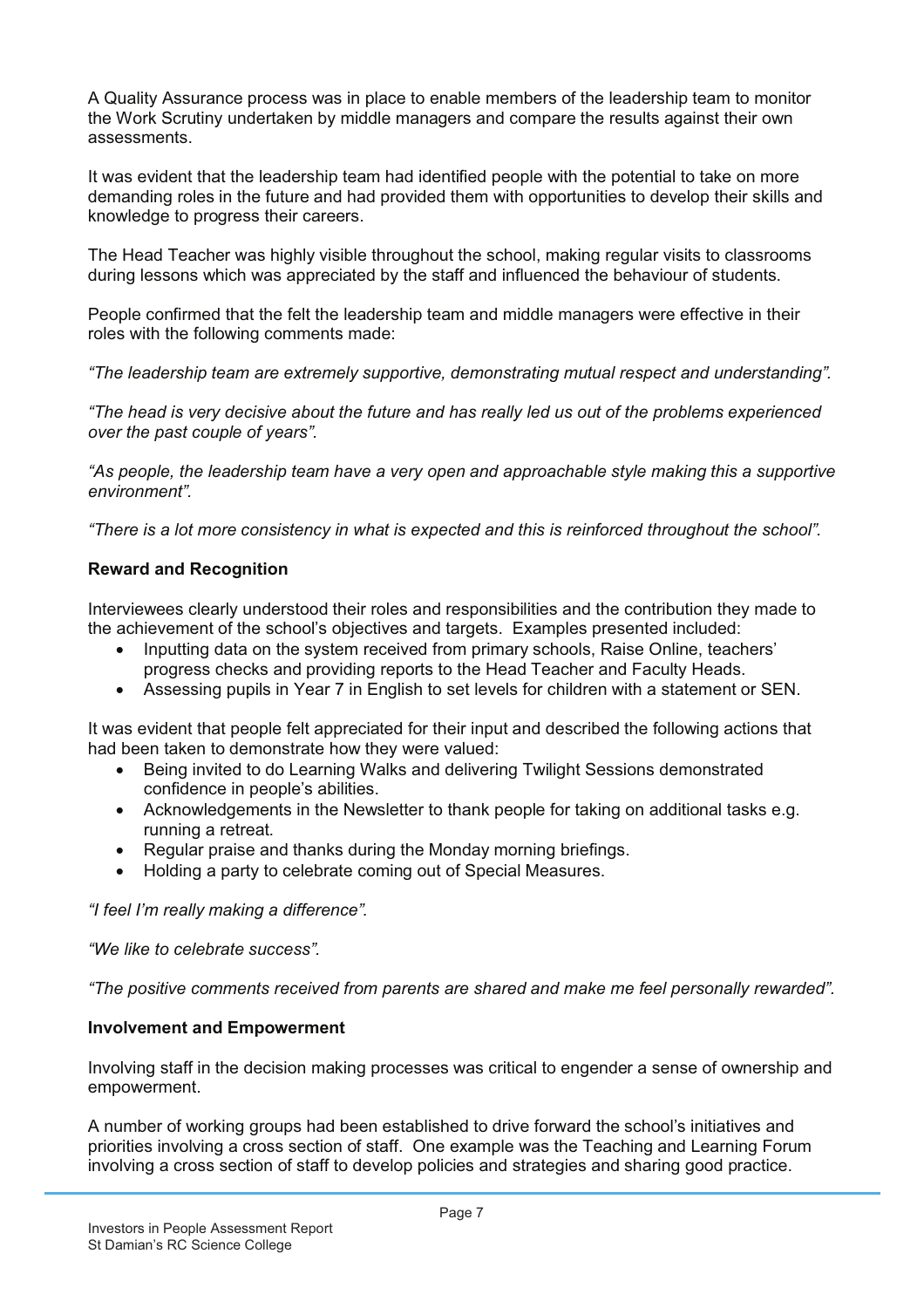It was evident that people were consulted on a range of issues with the following examples provided:

- New protocols had been developed and made available for staff on the shared drive. People had been encouraged to view the protocols and highlight any issues of concern.
- Consultation on the proposed restructuring of the support staff team had been carried out effectively with the Head Teacher.

The communication processes in the school were robust and a variety of meetings were held for different categories of staff to put forward their views and opinions.

*"We can all pitch in our ideas and suggestions are allowed to trial and try out new ideas".*

#### **Continuous Improvement**

The appointment of the new leadership team presented the opportunity to review and amend the policies and procedures for managing and developing the staff.

Examples of improvements that had been introduced included:

- The Standards for Leadership competency framework had been developed and implemented supporting the desire to gain a more consistent approach from middle managers.
- ! New appraisal processes for teaching and support staff had been designed and implemented.
- ! Pastoral responsibilities had been reviewed and amended creating more structured roles.

People stated that morale in the school had improved as a result of the changes that had been introduced and the move to the new premises. It was evident that people were proud of the work that had been carried out and were positive and optimistic about the school's future.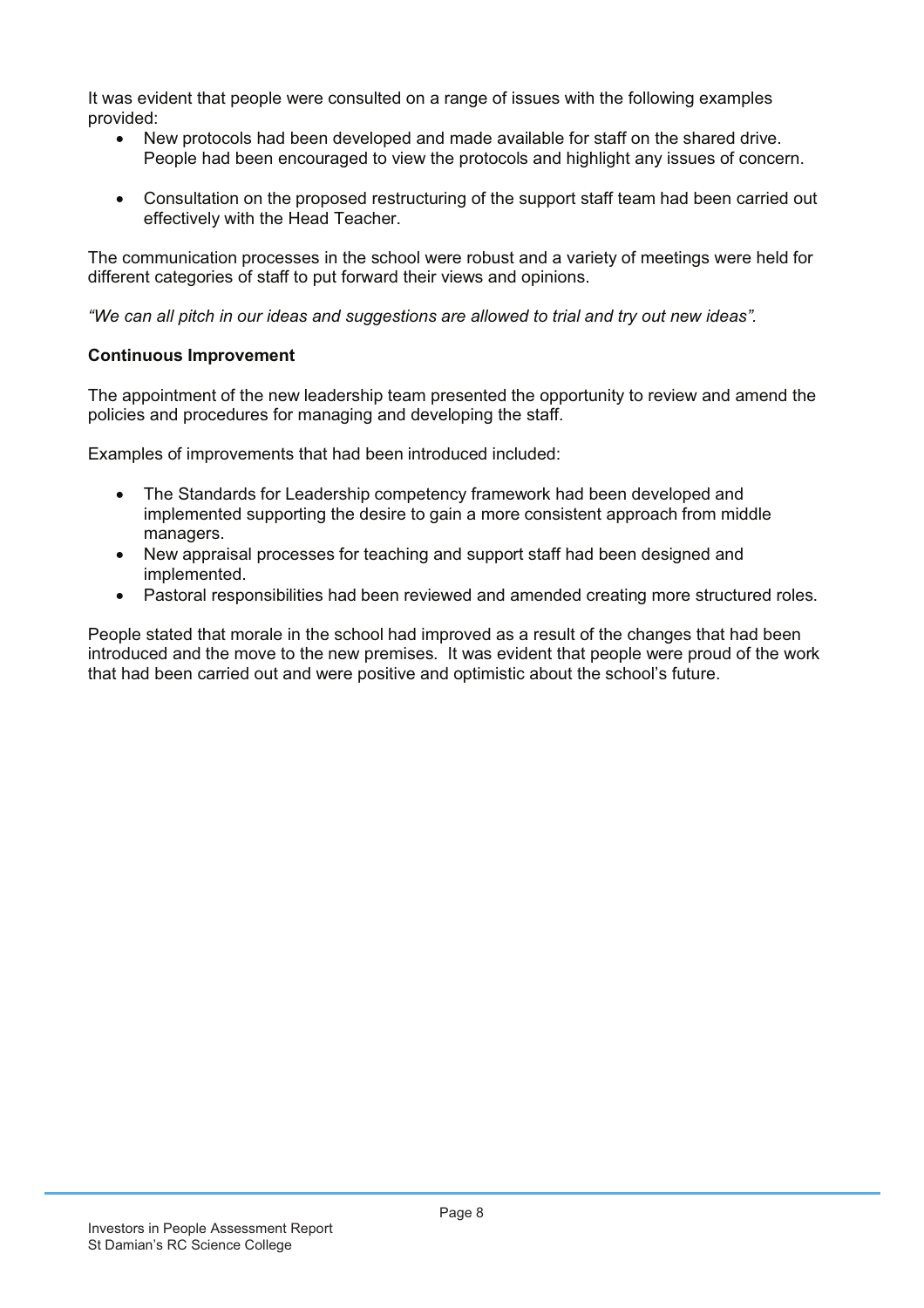|                               | Improvement<br>Continuous              |                                                                                      | Evaluation                      | results         |                | mprovements    | to people      | strategies and  | management      |                  |             |                 |                |                  |                 |
|-------------------------------|----------------------------------------|--------------------------------------------------------------------------------------|---------------------------------|-----------------|----------------|----------------|----------------|-----------------|-----------------|------------------|-------------|-----------------|----------------|------------------|-----------------|
|                               | Measurement<br>Performance             |                                                                                      |                                 | learning can    | be quantified  |                | npact can be   | demonstrated    |                 |                  |             |                 |                |                  |                 |
|                               | Development<br>Learning &              |                                                                                      | People's learning Investment in | and             | development    | needs are met  |                |                 |                 |                  |             |                 |                |                  |                 |
|                               | Involvement<br>Empower                 |                                                                                      | Ownership and                   | responsibility  | are encouraged |                | People are     | nvolved in      | decision-making |                  |             |                 |                |                  |                 |
|                               | Recognition<br>& Reward                |                                                                                      | People believe                  | they make       | a difference   |                | People believe | their           | contribution    | <b>bealpo</b> si |             |                 |                |                  |                 |
| Investors in People Topic Map | Management<br>Effectiveness            |                                                                                      | Managers are                    | effective and   | can describe   | how they lead, | manage and     | develop their   | people          |                  |             |                 |                |                  |                 |
|                               | Management<br>Leadership &<br>Strategy | The Standard - Top Managers should make sure (and their people should confirm) that: | Managers are                    | clear about the | capabilities   | hey need to    | lead,          | nanage and      | develop people  |                  | People know | what            | effective      | managers         | should be doing |
|                               | Management<br>Strategy<br>People       |                                                                                      | People are                      | encouraged to   | contribute     | deas           |                | There is        | equality        | of opportunity   | ŏ           | development     | and support    |                  |                 |
|                               | Development<br>Learning &<br>Strategy  |                                                                                      | Learning priorities             | are clear and   | linked to the  | plan           |                | Resources for   | learning and    | development      | e<br>D      | made available  |                | The impact will  | be evaluated    |
|                               | <b>Business Strategy</b>               |                                                                                      | Organisation has                | vision/purpose  | strategy and   | plan           |                | People involved | in the planning |                  | Rep.groups  | where app.) are | consulted when | developing plans |                 |

Your Choice - Top Managers should make sure (and their people should confirm) that: **Your Choice -** Top Managers should make sure (and their people should confirm) that:

Investors in People Assessment Report<br>St Damian's RC Science College Investors in People Assessment Report St Damian's RC Science College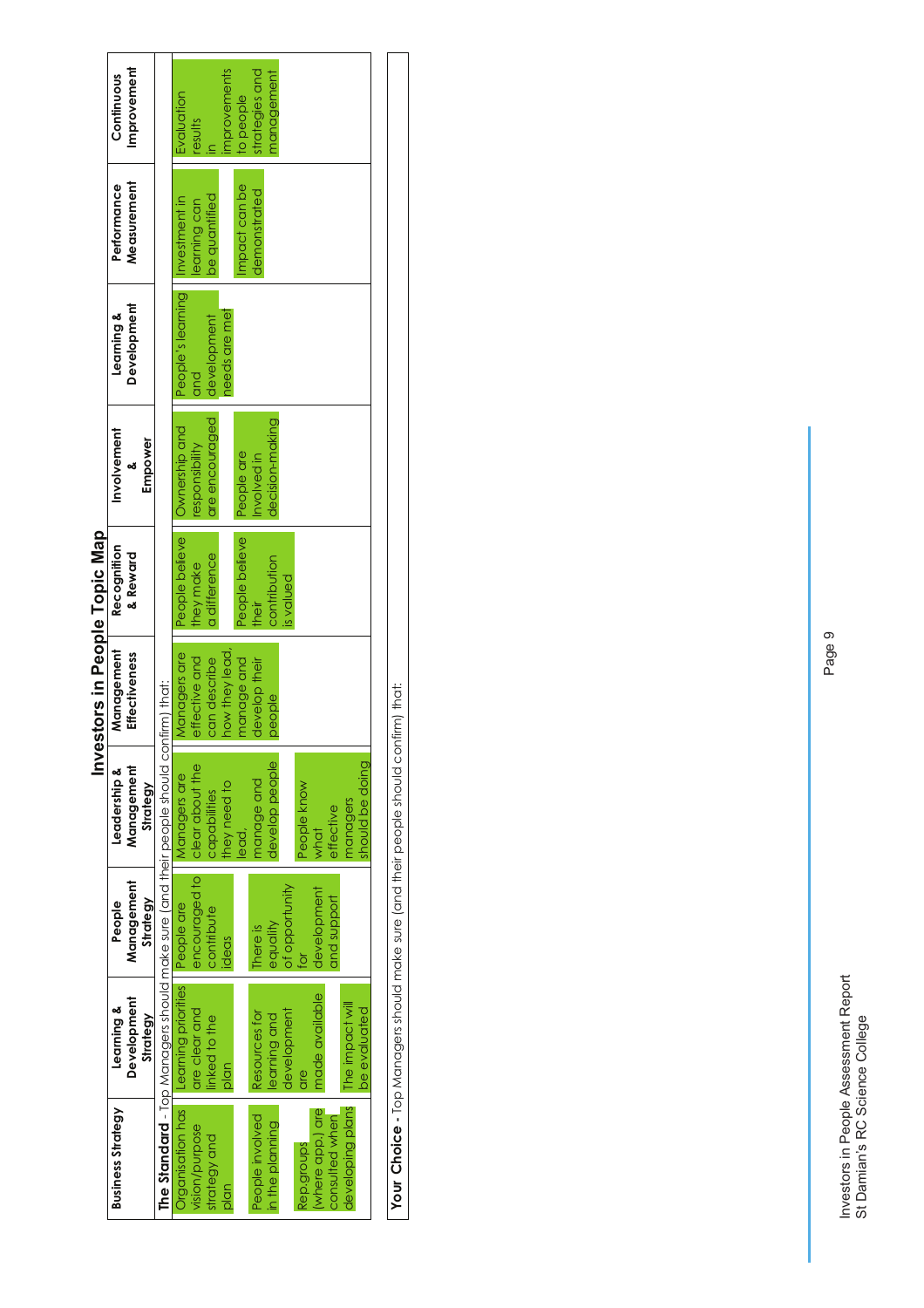| Self review      | and              | information      | from external    | review are | pesn           |                   | Effective       | feedback        | methods are    | used to        | understand      | people's views | on how they    | are managed      |                  | Internal and       | external         | benchmarking        | are used      |                    | People's views  | on how they      | are               | managed         | improves     |                  | People believe | it's a great | place           | to work      |              |                |
|------------------|------------------|------------------|------------------|------------|----------------|-------------------|-----------------|-----------------|----------------|----------------|-----------------|----------------|----------------|------------------|------------------|--------------------|------------------|---------------------|---------------|--------------------|-----------------|------------------|-------------------|-----------------|--------------|------------------|----------------|--------------|-----------------|--------------|--------------|----------------|
| The contribution | of people        | strategies is    | measured and     | evaluated  |                | Impact on key     | performance     | indicators can  | be described   |                | Performance     | improves as    | a result       |                  | Career           | prospects          | Improve          |                     | Flexible and  | effective          | approaches to   | measuring return | on investment     | are used        |              | ROI in people is | reported to    | stakeholders |                 |              |              |                |
| Learning and     | development      | esources are     | used effectively |            | Learning is an | everyday activity |                 | Innovative and  | flexible       | approaches     | to learning and | development    | are used       |                  | People are given | the opportunity    | to achieve their | full potential      |               | All learning is    | valued/celebrat | ed and is an     | everyday activity |                 | Mentoring is | <b>Used</b>      |                | Personal     | development     | is supported |              |                |
| Effective        | consultation and | involvement is   | part of culture  |            | People are     | supported and     | trusted to make | decisions       |                | Knowledge and  | information are | shared         |                | People           | committed        | to success         |                  | There is culture of | continuous    | improvement        |                 | People can       | challenge the     | way things work |              | There is a sense | of ownership   | and pride in | working for the | organisation |              |                |
| Reward and       | ecognition       | strategies link  | $\overline{0}$   | business   | strategy       | and are           | externally      | benchmarked     |                | Representative | groups are      | consulted      | (where         | appropriate)     |                  | What               | motivates        | people is           | understood    |                    | Success is      | Celebrated       |                   | <b>Benefits</b> | strategy     | goes beyond      | legal          | requirements |                 | Colleagues'  | achievements | are recognised |
| Managers are     | role models      | of leadership,   | teamwork and     | knowledge  | sharing        |                   | Coaching is     | part            | of the culture |                | People are      | helped to      | develop their  | careers          |                  | There is a         | culture of       | openness and        | trust         |                    |                 |                  |                   |                 |              |                  |                |              |                 |              |              |                |
| Leadership and   | management       | capabilities for | now and the      | future are | defined        |                   | Managers are    | helped to       | acquire        | these          | capabilities    |                | Leadership and | management       | strategy link to | business strategy, | taking account   | of external         | good practice |                    | Everyone is     | encouraged to    | develop           | leadership      | capabilities |                  |                |              |                 |              |              |                |
| The              | recruitment      | process is fair, | efficient and    | effective  |                | A diverse,        | talented        | workforce is    | created        |                | A work-life     | balance        | strategy meets | the needs of its | people           |                    | Constructive     | feedback is         | valued        |                    | The structure   | makes the        | most              | of people's     | talents      |                  |                |              |                 |              |              |                |
| The learning and | development      | strategy builds  | capability       |            | Plans take     | account of        | learning styles |                 | People help    | make           | decisions about | heir own       | earning        |                  | Learning and     | development is     | innovative and   | flexible            |               | There is a culture | of continuous   | earning          |                   |                 |              |                  |                |              |                 |              |              |                |
| Clear core       | values           | relate to vision | and strategy     |            | Key            | performance       | indicators are  | used to improve | performance    |                | Social          | responsibility | is taken into  | account in the   | strategy         |                    | People and       | stakeholders        | are involved  | in strategy        | development     |                  |                   |                 |              |                  |                |              |                 |              |              |                |

Green – Areas met Amber – Areas met with development opportunities Red – Areas not met Blue – Areas observedבֿ , 5  $\frac{5}{5}$  $\frac{1}{5}$ I<br>D<br>D<br>D<br>D 5  $\frac{1}{2}$ ζ

Investors in People Assessment Report<br>St Damian's RC Science College Investors in People Assessment Report St Damian's RC Science College

Page 10